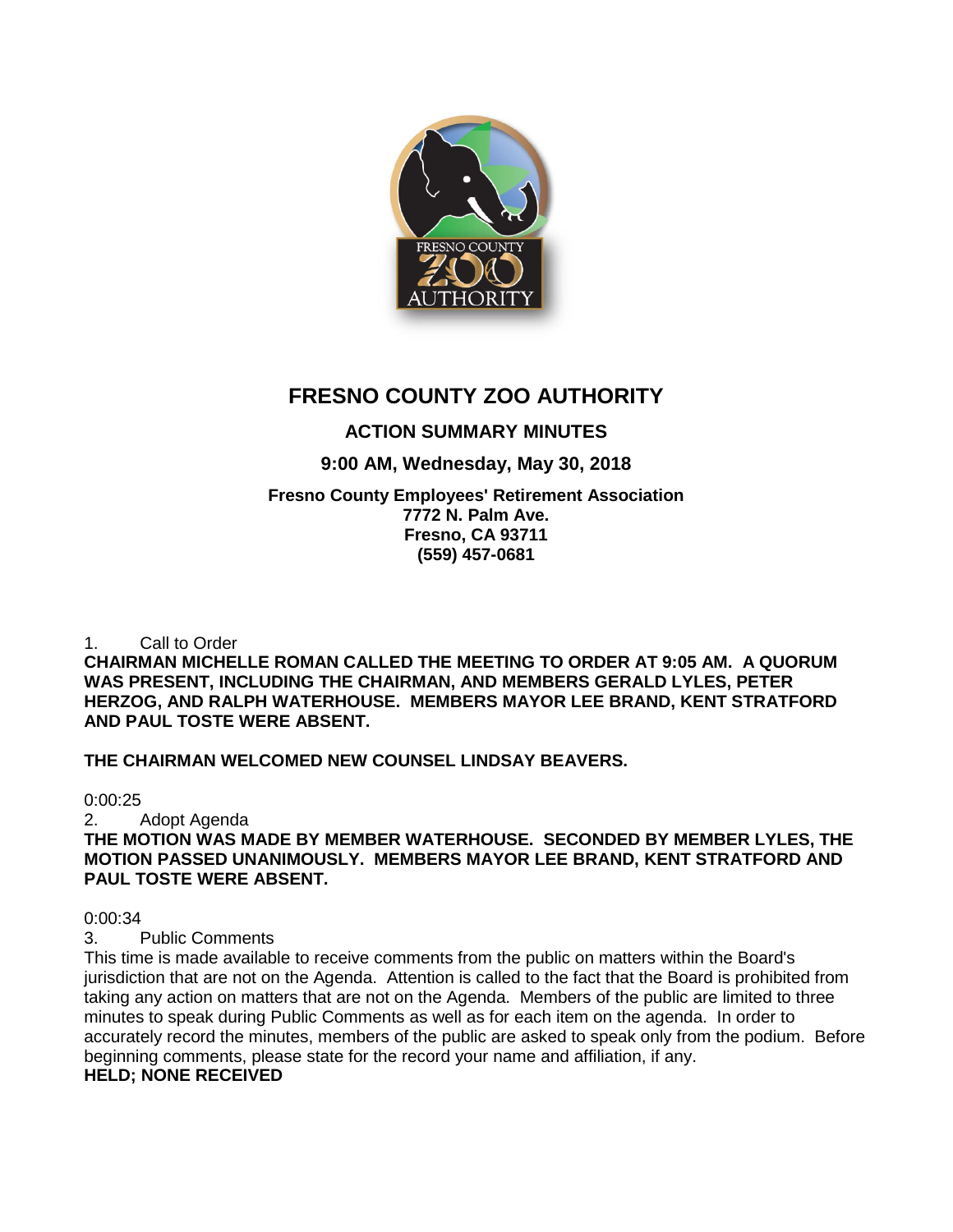# 0:01:01

# 4. Consent Agenda

These matters are routine in nature and are usually approved by a single vote. Prior to action by the Board, the public will be given the opportunity to remove any item from the Consent Calendar. Items removed from the Consent Calendar may be heard immediately following approval of the Consent Calendar.

### **MEMBER LYLES MOVED FOR APPROVAL OF THE CONSENT CALENDAR. SECONDED BY MEMBER HERZOG, THE MOTION PASSED UNANIMOUSLY. MEMBERS MAYOR LEE BRAND, KENT STRATFORD AND PAUL TOSTE WERE ABSENT.**

- a. Review and approve minutes of February 13, 2018
- b. Review and approve payment of County of Fresno invoice for Professional and Specialized Services in the amount of \$44,805.74 for January, February, March and April 2018
- c. Receive Treasurer's Reports for January, February, March, the Quarter ended March 31, and April 2018

# **MAYOR'S ALTERNATE MEMBER BAINES ARRIVED AT 9:18 AM DURING ITEM 5.**

0:01:46

5. Fresno Chaffee Zoo Director's report

**RECEIVED; DIRECTOR SCOTT BARTON REPORTED:** (Low volume from podium through 0:22:35.)

- **ATTENDANCE IS AHEAD OF BUDGET AND REVENUE AND EXPENSES ARE DOWN; AFRICAN WHITE RHINO AND ORANGUTAN ARE PREGNANT; PLANS TO TAKE OVER THE WINGED WONDERS SHOW; ADMISSION PRICES AT OTHER CALIFORNIA ZOOS; THE PLAN TO REVIEW TICKET PRICES EVERY OTHER YEAR, AND POSSIBLY INCREASE A SMALL AMOUNT OR NOT AT ALL; ONLY 30% OF REVENUE FOR ZOO OPERATIONS IS FROM MEASURE Z; THE INCREASE FROM 3,000 TO 5,000 IN FREE TICKETS THIS YEAR, AVAILABLE TO VARIOUS COMMUNITY ORGANIZATIONS THAT PRIMARILY SERVE CHILDREN, VETERANS AND PROVIDE EMERGENCY SERVICES.**
- **PROJECTS WRAPPING UP, INCLUDING: WILDERNESS FALLS; DINO DIG IMPROVEMENTS; AND STORM WATER BASIN PROJECT.**
- **NEW PROJECTS IN DESIGN INCLUDING: ANIMAL NUTRITION CENTER AND AMBASSADOR ANIMAL BUILDING TO BE CONSTRUCTED AT THE SAME TIME FOR EFFICIENCIES; ACQUISITION OF FEMALE AFRICAN ELEPHANTS; ASIA IN DESIGN PHASE; AFRICAN RIVER ON HOLD; AND SOUTH CORRIDOR INFRASTRUCTURE PROJECT AND WARTHOG EXHIBIT READY TO BEGIN WITH FUNDING APPROVAL TODAY.**

**DISCUSSION AMONG BOARD MEMBERS AND DIRECTOR BARTON INCLUDED: CONCERN WITH ADMISSION INCREASES, THE AREA'S RELATIVE LOW INCOME AND ADDITIONAL COST FOR PARKING; SHORT, MEDIUM AND LONG-TERM PARKING PLANS; PREFERENCE GIVEN TO LOCAL SUBCONTRACTORS AND LABOR, AND ESTIMATES THAT 95% OF LABOR IS LOCAL; A POSSIBLE SURVEY OF CONTRACTORS TO CONFIRM THAT; ZOOCORP POLICY UPDATES THAT COULD INCLUDE A LOCAL HIRE REQUIREMENT; OPPORTUNITIES TO GENERATE REVENUE OTHER THAN GATE. CHAIRMAN ROMAN PRAISED THE GRAND OPENING EVENT FOR WILDERNESS FALLS AND NOTED THE NEW MEASURE Z MONUMENT AT THE ENTRANCE TO AFRICAN ADVENTURE, AND THANKED ZOO STAFF.**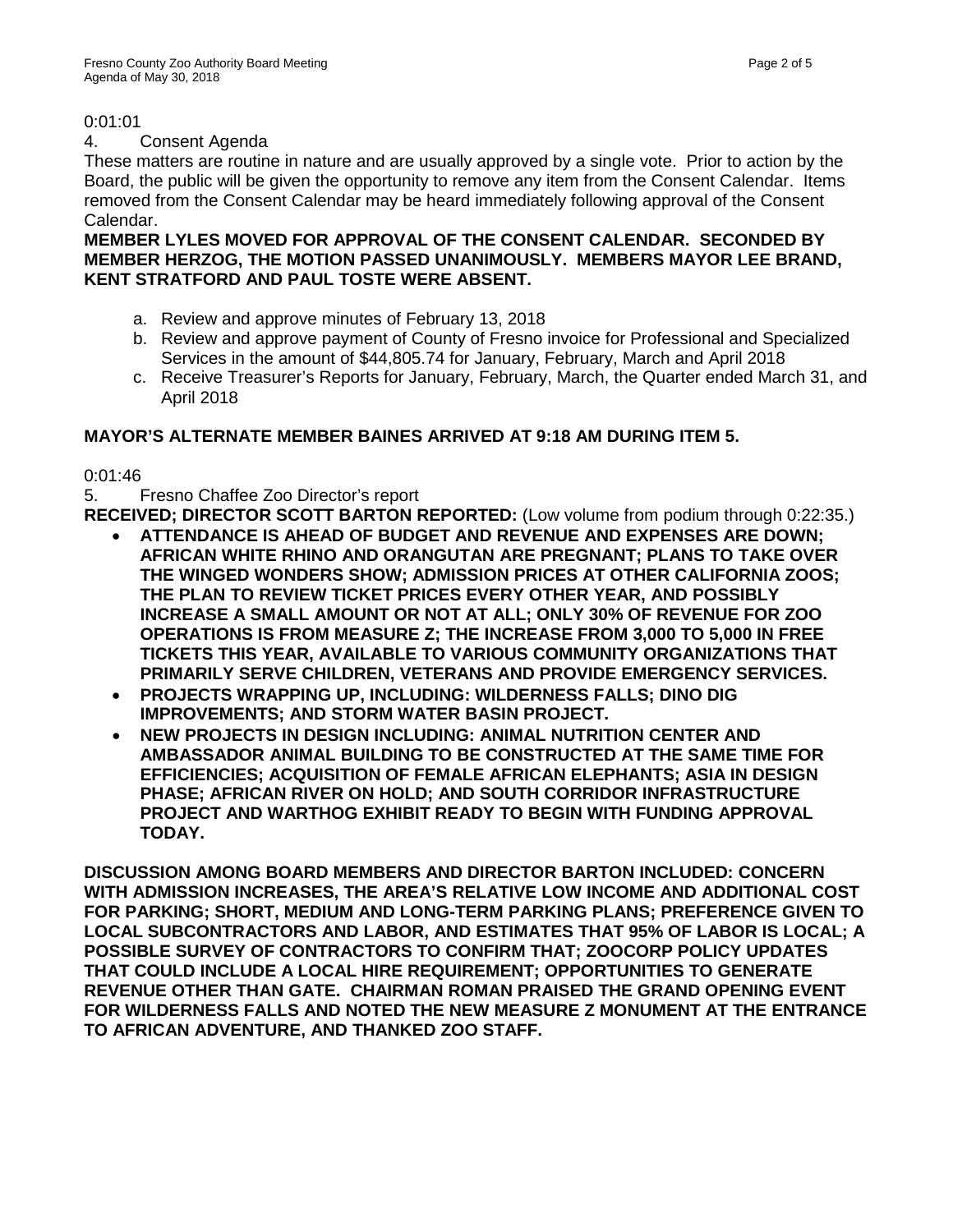#### 0:34:10

6. Receive Fresno's Chaffee Zoo Corporation Financial report for December 2017, January, February and March 2018

**CHIEF FINANCIAL OFFICER RICK TREATCH PRESENTED HIGHLIGHTS FROM DECEMBER AND MARCH REPORTS. DECEMBER ATTENDANCE WAS 24% AHEAD OF LAST YEAR; AND IN 2017 ZOO ATTENDANCE WAS 833,000 OR 14% LESS THAN 2016. FOR THE FIRST QUARTER OF 2018, ATTENDANCE WAS 7.5% GREATER THAN 2017; GIRAFFE AND STING RAY FEEDING MAY HAVE PLATEAUED.**

# 0:39:40

7. Approve Fresno's Chaffee Zoo Corporation request of Measure Z Capital funds totaling \$3,070,228 for construction of the Warthog exhibit

**DIRECTOR SCOTT BARTON PRESENTED THE REQUEST. TWO BIDS WERE RECEIVED AND THE LOWEST WAS CHOSEN. ROCK WORK WILL BE DONE BY A SEPARATE CONTRACTOR. THE CHAIRMAN NOTED THAT THERE WAS NO MENTION OF THE REQUIREMENT FOR RETENTION IN THE CONTRACTOR'S PROPOSAL. MR. BARTON AND MR. TREATCH SAID RETENTION WAS INCLUDED IN THE CONTRACT, BUT THE CONTRACT WAS NOT PART OF THE AGENDA ITEM BECAUSE IT HADN'T BEEN SIGNED. BOARD COORDINATOR CATHY CROSBY REFERENCED THE AUTHORITY'S FINANCIAL PROCEDURES THAT STATE AN UNSIGNED CONTRACT MAY BE INCLUDED WITH FUNDING REQUESTS. MR. BARTON WILL MAKE SURE THEY ARE IN THE FUTURE.**

**A MOTION WAS MADE BY MEMBER HERZOG TO APPROVE THE REQUEST, INCLUDING THE STATED RETENTION POLICY REQUIREMENT. SECONDED BY MEMBER WATERHOUSE, THE MOTION PASSED UNANIMOUSLY. MEMBERS KENT STRATFORD AND PAUL TOSTE WERE ABSENT.**

# 0:44:30

8. Approve Fresno's Chaffee Zoo Corporation's request of Measure Z Capital funds totaling \$2,985,794 for construction of the South Corridor Infrastructure Project

**DIRECTOR SCOTT BARTON PRESENTED THE REQUEST. HE STATED ONLY ONE BID WAS RECEIVED, AND ADVICE WAS TO ACCEPT IT OUT OF CONCERN THAT IF RE-BID, THE COST WOULD ONLY INCREASE. IN RESPONSE TO THE CHAIRMAN'S QUESTION, HE SAID THE BID WAS IN THE RANGE AND BUDGET THEY HAD EXPECTED, AND PART OF THE LONG-TERM MASTER PLAN. . THE CHAIRMAN NOTED THAT THE REQUEST DOCUMENTS PROVIDED DID NOT INCLUDE THE REQUIREMENT FOR RETENTION. MR. BARTON AND MR. TREATCH STATED THAT RETENTION WAS INCLUDED IN THE CONTRACTS, AND WOULD LIKE TO UPDATE THE BOARD YEARLY ON THE STATUS OF THE FUNDING AND TIMING OF PROJECTS. A MOTION WAS MADE BY MEMBER WATERHOUSE TO APPROVE, INCLUDING THE REQUIREMENT FOR RETENTION IN THE CONTRACT. SECONDED BY MEMBER LYLES, THE MOTION PASSED UNANIMOUSLY. MEMBERS KENT STRATFORD AND PAUL TOSTE WERE ABSENT.**

#### 0:46:50

9. Approve Fresno's Chaffee Zoo Corporation request for disbursement of funds in the amount of \$40,781.85 for expenses incurred for Dino Dig costs from March 2017 to March 2018 **CHIEF FINANCIAL OFFICER RICH TREATCH PRESENTED THE REQUEST. IN RESPONSE TO MEMBER LYLES' QUESTION, MR. BARTON EXPLAINED THAT THE BALANCE IN THE FUND WAS ORIGINALLY INTENDED FOR A LARGER SHADE STRUCTURE THAT DUE TO MATURING TREES IS NO LONGER NEEDED. MOST OF THE FUNDS ARE ANTICIPATED FOR INTERPRETIVE IMPROVEMENTS.**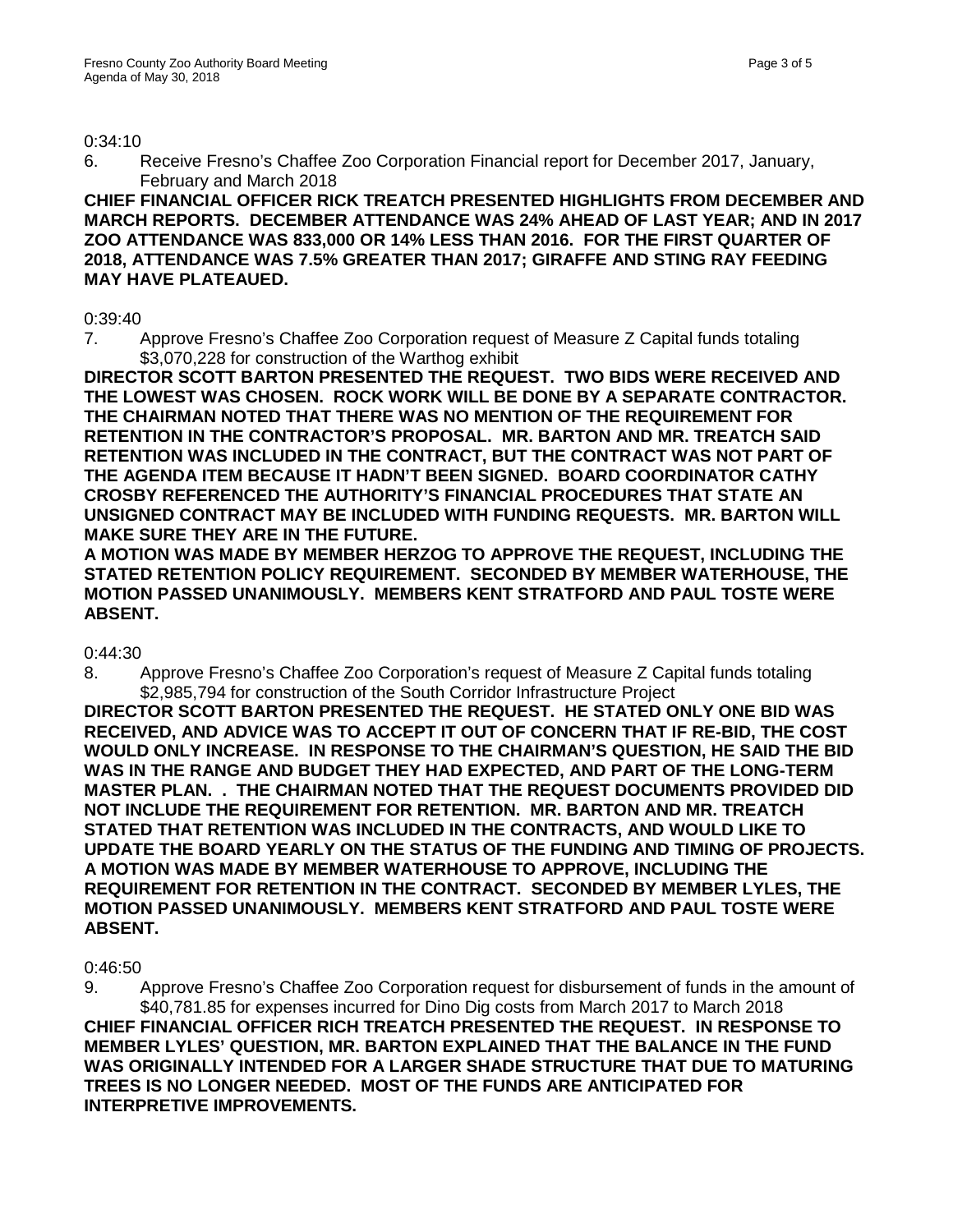# **A MOTION WAS MADE BY MEMBER LYLES TO APPROVE. SECONDED BY MEMBER WATERHOUSE, THE MOTION PASSED UNANIMOUSLY. MEMBERS KENT STRATFORD AND PAUL TOSTE WERE ABSENT.**

### 0:49:20

10. Approve Fresno's Chaffee Zoo Corporation's request for the re-appropriation of unspent Fiscal Year 2015 and 2016 Measure Z Capital Project funds totaling \$189,680 for Animal Acquisition and Dino Dig

**CHIEF FINANCIAL OFFICER RICH TREATCH PRESENTED THE REQUEST. IN RESPONSE TO MEMBER LYLES' QUESTION, MR. TREACH CONFIRMED THAT THESE FUNDS WOULD BE USED FOR THEIR ORIGINAL PROJECTS. TREASURER MEGAN MARKS RESPONDED TO THE CHAIRMAN'S QUESTION REGARDING THE TIMING OF RE-APPROPRIATION OF THE FUNDS. A MOTION WAS MADE BY MEMBER WATERHOUSE TO APPROVE. SECONDED BY MEMBER HERZOG, THE MOTION PASSED UNANIMOUSLY. MEMBERS KENT STRATFORD AND PAUL TOSTE WERE ABSENT.**

0:52:10

11. Approve Fresno's Chaffee Zoo Corporation request for the re-allocation of unspent Fiscal Year 2015 and 2016 Measure Z Capital Project funds totaling \$31,120 for the Tiger Exhibit Expansion, to the Asia Project Design Phase

**CHIEF FINANCIAL OFFICER RICH TREATCH PRESENTED THE REQUEST, EXPLAINING THAT THE TIGER EXHIBIT WAS NOW PART OF THE LARGER ASIA PROJECT. A MOTION WAS MADE BY MEMBER BAINES TO APPROVE. SECONDED BY MEMBER LYLES, THE MOTION PASSED UNANIMOUSLY. MEMBERS KENT STRATFORD AND PAUL TOSTE WERE ABSENT.**

# 0:53:35

12. Approve and authorize the estimated Administrative revenues and appropriations for the 2017- 18 budget year

**TREASURER MEGAN MARKS PRESENTED THE BUDGET THAT PROPOSED A 23% DECREASE IN PROFESSIONAL AND SPECIALIZED SERVICES DUE TO COORDINATOR'S PAY RATE DECREASE AND A RE-ALLOCATION OF DUTIES AMONG TREASURER'S STAFF. MEMBER LYLES COMMENTED ON THE CONSERVATIVE USE OF ADMINISTRATIVE FUNDS OVER THE YEARS, AND THE WISDOM OF KEEPING THE BALANCE FOR POSSIBLE LAWSUITS OR REQUIRED FOR ADMINISTRATIVE COSTS SHOULD MEASURE Z END. A MOTION WAS MADE BY MEMBER HERZOG TO APPROVE. SECONDED BY MEMBER WATERHOUSE, THE MOTION PASSED UNANIMOUSLY. MEMBERS KENT STRATFORD AND PAUL TOSTE WERE ABSENT.**

1:04:42

- 13. Receive staff reports
- **MS. MARKS** 
	- **REPORTED THAT THE COUNTY HAS ELIMINATED THE USE OF ENCUMBRANCES IN PRIOR YEARS. FOR THE AUTHORITY, REMAINING ADMINISTRATIVE APPROPRIATIONS AND UNEXPENDED OPERATIONS FUNDS WILL BE RE-BUDGETED ON TOP OF THE NEW YEAR'S BUDGET, AND CAPITAL FUNDS WILL BE RE-BUDGETED FOR UP TO ONE YEAR AFTER PROJECT APPROVAL.**
	- **THE CHAIRMAN PRESENTED MS. MARKS WITH A CERTIFICATE OF APPRECIATION FOR HER SERVICE AS BOARD TREASURER.**

**MS. CROSBY** 

• **PRESENTED A CERTIFICATE OF APPRECIATION FOR COUNSEL JANE SMITH, WHO RETIRED IN MARCH.**